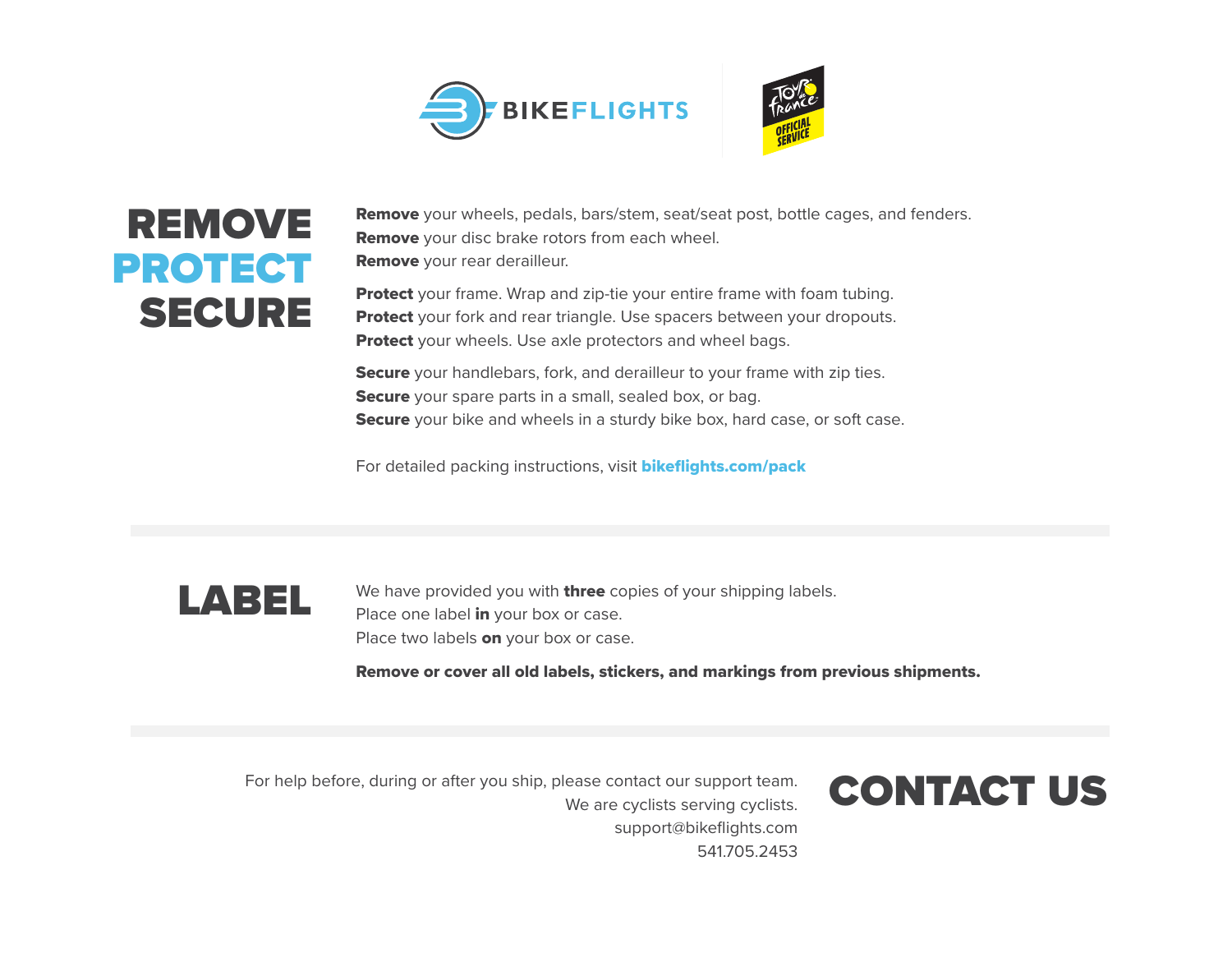



| FROM:<br>(847) 496-3347<br>Vince Camiolo<br>Wyndham Garden Schaumburg Chicago N<br>1725 E ALGONQUIN RD | SHIP DATE: 15FEB19<br>ACTWGT: 30.00 LB<br>CAD: 112310684/WSXI3200<br>DIMMED: 38 X 12 X 17 IN |  |  |  |
|--------------------------------------------------------------------------------------------------------|----------------------------------------------------------------------------------------------|--|--|--|
| Schaumburg IL 60173                                                                                    | <b>BILL SENDER</b>                                                                           |  |  |  |
| TO Colin Blanchard                                                                                     |                                                                                              |  |  |  |
| <b>FedEx Office Print &amp; Ship Center</b><br>1136 NW LOVEJOY ST                                      | $\overline{\text{CS}}$<br>$\overline{\text{CS}}$                                             |  |  |  |
| Portland OR 97209                                                                                      |                                                                                              |  |  |  |
| (703) 399-5682<br>REF: 100.00 USD                                                                      |                                                                                              |  |  |  |
| INV:<br>PO:                                                                                            | DEPT: SHIPPED ON BIKEFLIGHTS.COM                                                             |  |  |  |
| Ground<br>v191019010701uv                                                                              |                                                                                              |  |  |  |

**TRK# 7855 0589 3724**



LABEL #1 **ORDER #548899 BOX #1**

FOLD ALONG DOTTED LINE

FOLD ALONG DOTTED LINE

Place this label *inside* your box or case.

Use an inside label in the event that your outside labels become unreadable or are accidentally removed.

When you ship with BikeFlights.com, you agree to our Terms of Service (available at https://www.bikeflights.com/termsofservice) and incorporated Shipping Policy (available at https://www.bikeflights.com/shippingpolicy), together with the applicable terms of our partner carriers. You acknowledge that we do not offer insurance, that your package must be packed according to our packing guidelines and that and our Premium Protection Plan is optional, and if you choose the Premium Protection Plan, it only covers packages while in the possession of the carrier. The Premium Protection Plan is not a substitute for poor packing and the plan WILL NOT cover damage to bicycles that were not packed according to BikeFlights.com standard practices. See our Terms of Service and Shipping Policy for other terms, conditions and limitations. BikeFlights.com will not be responsible for any claim in excess of the \$100 per package carrier limit (such limit further subject to our recovery from the carrier), whether the result of loss, damage, delay, non-delivery, misdelivery, or misinformation, unless you have selected the Premium Protection Plan, paid for the applicable coverage and properly followed our Premium Protection Plan claim procedures.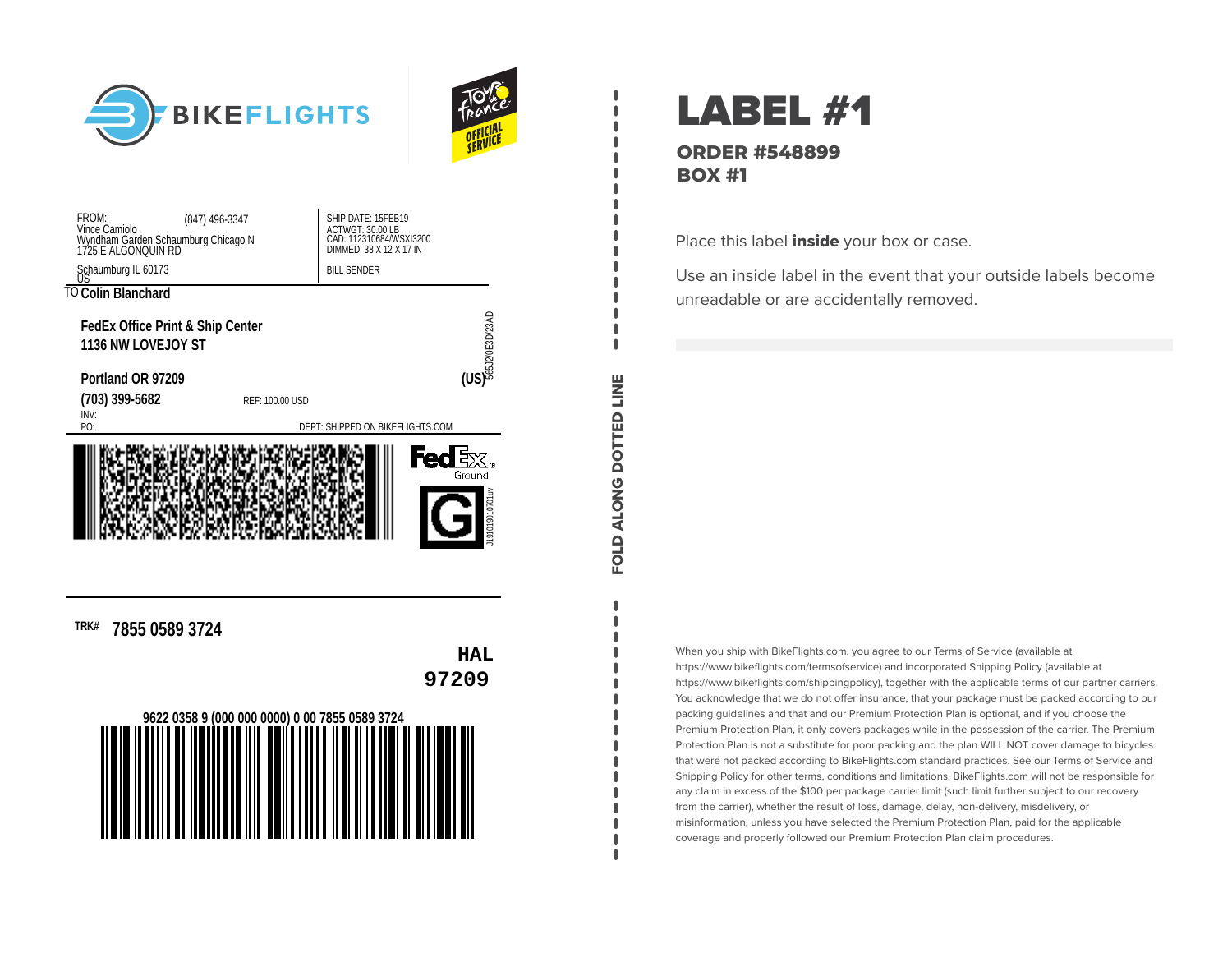



FOLD ALONG DOTTED LINE

FOLD ALONG DOTTED LINE

| FROM:<br>(847) 496-3347<br>Vince Camiolo<br>Wyndham Garden Schaumburg Chicago N<br>1725 E ALGONQUIN RD | SHIP DATE: 15FEB19<br>ACTWGT: 30.00 LB<br>CAD: 112310684/WSXI3200<br>DIMMED: 38 X 12 X 17 IN |                        |  |  |  |
|--------------------------------------------------------------------------------------------------------|----------------------------------------------------------------------------------------------|------------------------|--|--|--|
| Schaumburg IL 60173                                                                                    | <b>BILL SENDER</b>                                                                           |                        |  |  |  |
| TO Colin Blanchard                                                                                     |                                                                                              |                        |  |  |  |
| <b>FedEx Office Print &amp; Ship Center</b><br><b>1136 NW LOVEJOY ST</b>                               |                                                                                              | $\overline{\text{CS}}$ |  |  |  |
| Portland OR 97209                                                                                      |                                                                                              |                        |  |  |  |
| (703) 399-5682                                                                                         | REF: 100.00 USD                                                                              |                        |  |  |  |
| INV:<br>PO:                                                                                            | DEPT: SHIPPED ON BIKEFLIGHTS.COM                                                             |                        |  |  |  |
| Fed $\mathop{\mathbb{E}}$ x.<br>Ground<br>whoropotoran                                                 |                                                                                              |                        |  |  |  |

**TRK# 7855 0589 3724**



LABEL #2 **ORDER #548899 BOX #1**

Affix this label to the outside of your bike box or case.

If using a hard or soft case, affix using a tie-on tag. If you don't have a tie-on tag, you can get one at your local FedEx or make your own (learn how at bikeflights.com/pack).

Remove or cover all old labels, stickers, and markings from previous shipments.

When you ship with BikeFlights.com, you agree to our Terms of Service (available at https://www.bikeflights.com/termsofservice) and incorporated Shipping Policy (available at https://www.bikeflights.com/shippingpolicy), together with the applicable terms of our partner carriers. You acknowledge that we do not offer insurance, that your package must be packed according to our packing guidelines and that and our Premium Protection Plan is optional, and if you choose the Premium Protection Plan, it only covers packages while in the possession of the carrier. The Premium Protection Plan is not a substitute for poor packing and the plan WILL NOT cover damage to bicycles that were not packed according to BikeFlights.com standard practices. See our Terms of Service and Shipping Policy for other terms, conditions and limitations. BikeFlights.com will not be responsible for any claim in excess of the \$100 per package carrier limit (such limit further subject to our recovery from the carrier), whether the result of loss, damage, delay, non-delivery, misdelivery, or misinformation, unless you have selected the Premium Protection Plan, paid for the applicable coverage and properly followed our Premium Protection Plan claim procedures.